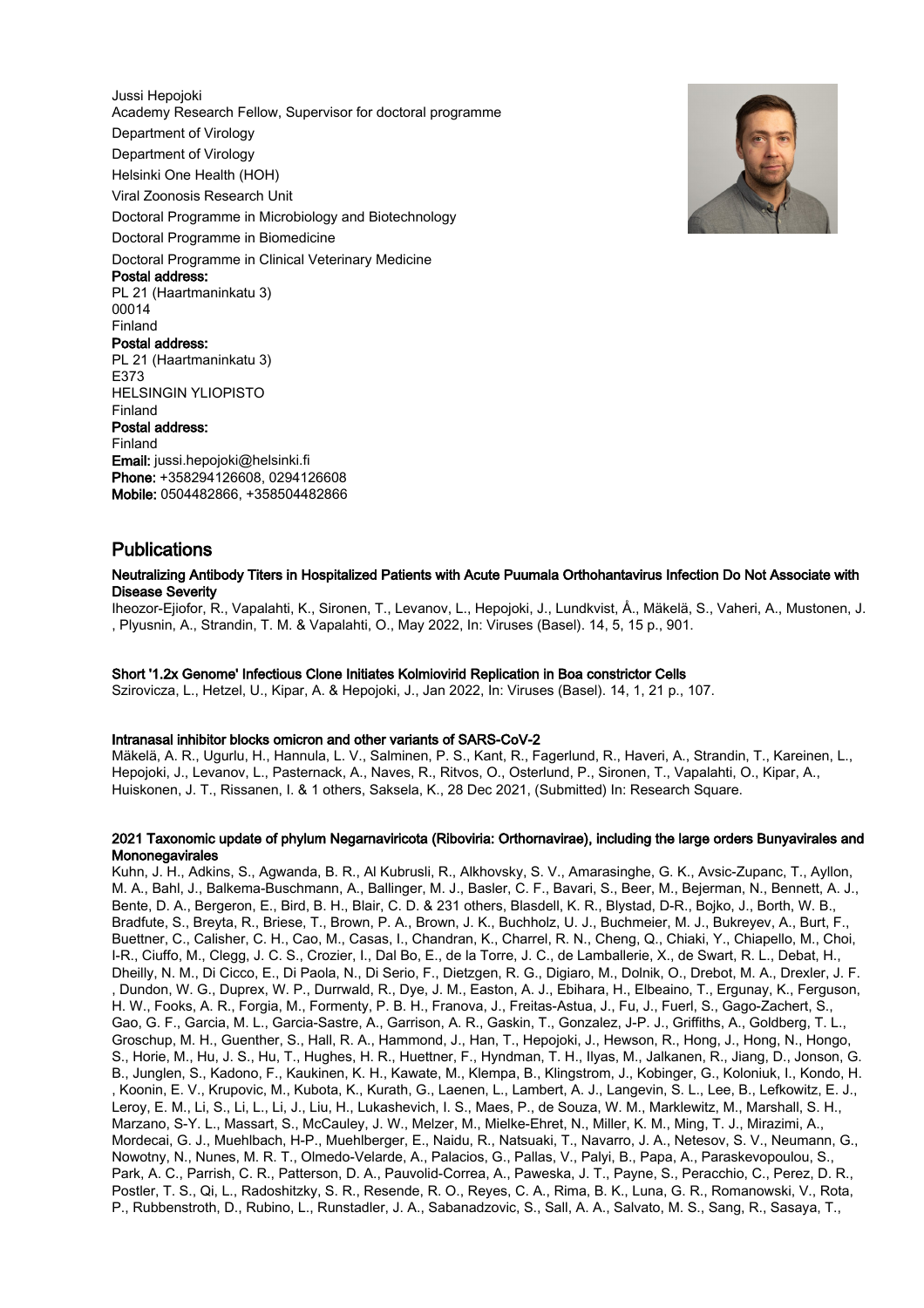Schulze, A. D., Schwemmle, M., Shi, M., Shi, X., Shi, Z., Shimomoto, Y., Shirako, Y., Siddell, S. G., Simmonds, P., Sironi, M., Smagghe, G., Smither, S., Song, J-W., Spann, K., Spengler, J. R., Stenglein, M. D., Stone, D. M., Sugano, J., Suttle, C. A., Tabata, A., Takada, A., Takeuchi, S., Tchouassi, D. P., Teffer, A., Tesh, R. B., Thornburg, N. J., Tomitaka, Y., Tomonaga, K., Tordo, N., Torto, B., Towner, J. S., Tsuda, S., Tu, C., Turina, M., Tzanetakis, I. E., Uchida, J., Usugi, T., Vaira, A. M., Vallino, M., van den Hoogen, B., Varsani, A., Vasilakis, N., Verbeek, M., von Bargen, S., Wada, J., Wahl, V., Walker, P. J., Wang, L-F., Wang, G., Wang, Y., Wang, Y., Waqas, M., Wei, T., Wen, S., Whitfield, A. E., Williams, J. V., Wolf, Y. I., Wu, J., Xu, L., Yanagisawa, H., Yang, C., Yang, Z., Zerbini, F. M., Zhai, L., Zhang, Y-Z., Zhang, S., Zhang, J., Zhang, Z. & Zhou, X., Dec 2021, In: Archives of Virology. 166, 12, p. 3513-3566 54 p.

## A subpopulation of arenavirus nucleoprotein localizes to mitochondria

Baggio, F., Hetzel, U., Nufer, L., Kipar, A. & Hepojoki, J., 26 Oct 2021, In: Scientific Reports. 11, 1, 19 p., 21048.

#### Hantavirus infection-induced B cell activation elevates free light chains levels in circulation

Hepojoki, J., Cabrera, L. E., Hepojoki, S., Bellomo, C., Kareinen, L., Andersson, L. C., Vaheri, A., Mäkelä, S., Mustonen, J. , Vapalahti, O., Martinez, V. & Strandin, T., Aug 2021, In: PLoS Pathogens. 17, 8, 21 p., 1009843.

#### COVID-19 mRNA vaccine induced antibody responses against three SARS-CoV-2 variants

Jalkanen, P., Kolehmainen, P., Häkkinen, H. K., Huttunen, M., Tähtinen, P. A., Lundberg, R., Maljanen, S., Reinholm, A., Tauriainen, S., Pakkanen, S. H., Levonen, I., Nousiainen, A., Miller, T., Välimaa, H., Ivaska, L., Pasternack, A., Naves, R., Ritvos, O., Österlund, P., Kuivanen, S. & 7 others, Smura, T., Hepojoki, J., Vapalahti, O., Lempainen, J., Kakkola, L., Kantele, A. & Julkunen, I., 28 Jun 2021, In: Nature Communications. 12, 1, 11 p., 3991.

#### Kinetics of neutralizing antibodies of covid-19 patients tested using clinical d614g, b.1.1.7, and b 1.351 isolates in microneutralization assays

Virtanen, J., Uusitalo, R., Korhonen, E. M., Aaltonen, K., Smura, T., Kuivanen, S., Pakkanen, S. H., Mero, S., Patjas, A., Riekkinen, M., Kantele, A., Nurmi, V., Hedman, K., Hepojoki, J., Sironen, T., Huhtamo, E. & Vapalahti, O., Jun 2021, In: Viruses (Basel). 13, 6, 9 p., 996.

#### New-onset type 1 diabetes in Finnish children during the COVID-19 pandemic

Salmi, H., Heinonen, S., Hästbacka, J., Lääperi, M., Rautiainen, P., Miettinen, P. J., Vapalahti, O., Hepojoki, J. & Knip, M., 26 May 2021, (E-pub ahead of print) In: Archives of Disease in Childhood. 6 p.

## A Generic, Scalable, and Rapid Time-Resolved Förster Resonance Energy Transfer-Based Assay for Antigen Detection—SARS-CoV-2 as a Proof of Concept

Rusanen, J., Kareinen, L., Szirovicza, L., Ugurlu, H., Levanov, L., Jääskeläinen, A., Ahava, M. J., Kurkela, S., Saksela, K. , Hedman, K., Vapalahti, O. & Hepojoki, J., 18 May 2021, In: mBio. 12, 3, 11 p., e00902-21.

#### Evaluation of three rapid lateral flow antigen detection tests for the diagnosis of SARS-CoV-2 infection

Jääskeläinen, A. E., Ahava, M. J., Jokela, P., Szirovicza, L., Pohjala, S., Vapalahti, O., Lappalainen, M., Hepojoki, J. & Kurkela, S., Apr 2021, In: Journal of Clinical Virology. 137, 4 p., 104785.

#### Experimental Reptarenavirus Infection of Boa constrictor and Python regius

Hetzel, U., Korzyukov, Y., Keller, S., Szirovicza, L., Pesch, T., Vapalahti, O., Kipar, A. & Hepojoki, J. M., Apr 2021, In: Journal of Virology. 95, 7, 18 p., e01968-20.

## A 10-Minute "Mix and Read" Antibody Assay for SARS-CoV-2

Rusanen, J., Kareinen, L., Levanov, L., Mero, S. M., Pakkanen, S. H., Kantele, A., Amanat, F., Krammer, F., Hedman, K., Vapalahti, O. & Hepojoki, J., Feb 2021, In: Viruses (Basel). 13, 2, 12 p., 143.

#### Molecular rationale for antibody-mediated targeting of the hantavirus fusion glycoprotein

Rissanen, I., Stass, R., Krumm, S. A., Seow, J., Hulswit, R. J. G., Paesen, G. C., Hepojoki, J., Vapalahti, O., Lundkvist, Å. , Reynard, O., Volchkov, V., Doores, K. J., Huiskonen, J. T. & Bowden, T. A., 22 Dec 2020, In: eLife. 9, 23 p., 58242.

## 2020 taxonomic update for phylum Negarnaviricota (Riboviria: Orthornavirae), including the large orders Bunyavirales and Mononegavirales

Kuhn, J. H., Adkins, S., Alioto, D., Alkhovsky, S. V., Amarasinghe, G. K., Anthony, S. J., Avsic-Zupanc, T., Ayllon, M. A., Bahl, J., Balkema-Buschmann, A., Ballinger, M. J., Bartonicka, T., Basler, C., Bavari, S., Beer, M., Bente, D. A., Bergeron,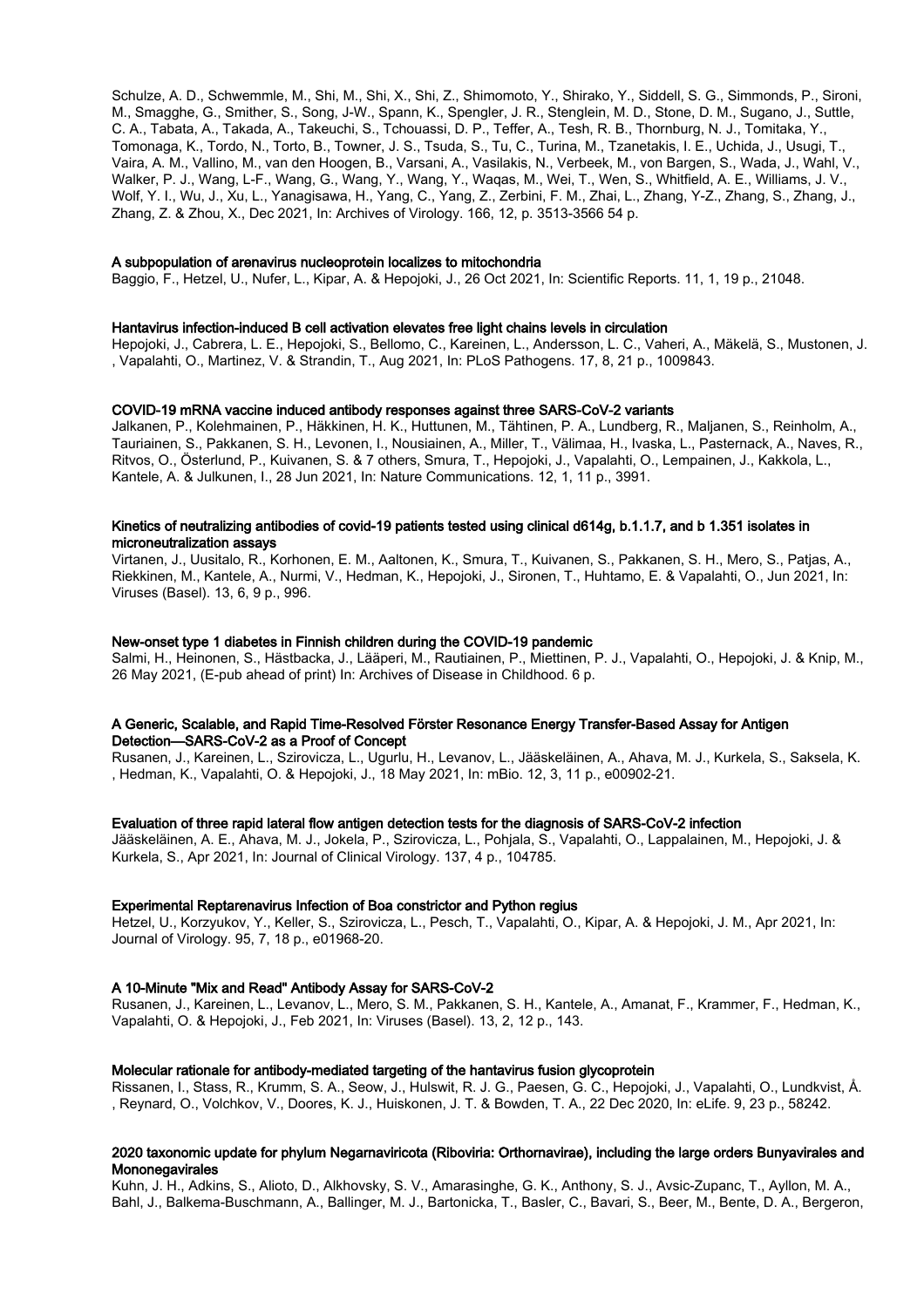E., Bird, B. H., Blair, C., Blasdell, K. R. & 209 others, Bradfute, S. B., Breyta, R., Briese, T., Brown, P. A., Buchholz, U. J., Buchmeier, M. J., Bukreyev, A., Burt, F., Buzkan, N., Calisher, C. H., Cao, M., Casas, I., Chamberlain, J., Chandran, K., Charrel, R. N., Chen, B., Chiumenti, M., Choi, I-R., Clegg, J. C. S., Crozier, I., da Graca, J. V., Dal Bo, E., Davila, A. M. R. , de la Torre, J. C., de Lamballerie, X., de Swart, R. L., Di Bello, P. L., Di Paola, N., Di Serio, F., Dietzgen, R. G., Digiaro, M., Dolja, V. V., Dolnik, O., Drebot, M. A., Drexler, J. F., Duerrwald, R., Dufkova, L., Dundon, W. G., Duprex, W. P., Dye, J. M., Easton, A. J., Ebihara, H., Elbeaino, T., Ergunay, K., Fernandes, J., Fooks, A. R., Formenty, P. B. H., Forth, L. F., Fouchier, R. A. M., Freitas-Astua, J., Gago-Zachert, S., Gao, G. F., Garcia, M. L., Garcia-Sastre, A., Garrison, A. R., Gbakima, A., Goldstein, T., Gonzalez, J-P. J., Griffiths, A., Groschup, M. H., Guenther, S., Guterres, A., Hall, R. A., Hammond, J., Hassan, M., Hepojoki, J., Hepojoki, S., Hetzel, U., Hewson, R., Hoffmann, B., Hongo, S., Hoeper, D., Horie, M., Hughes, H. R., Hyndman, T. H., Jambai, A., Jardim, R., Jiang, D., Jin, Q., Jonson, G. B., Junglen, S., Karadag, S., Keller, K. E., Klempa, B., Klingstrom, J., Kobinger, G., Kondo, H., Koonin, E. V., Krupovic, M., Kurath, G., Kuzmin, I. V. , Laenen, L., Lamb, R. A., Lambert, A. J., Langevin, S. L., Lee, B., Lemos, E. R. S., Leroy, E. M., Li, D., Li, J., Liang, M., Liu, W., Liu, Y., Lukashevich, I. S., Maes, P., Marciel de Souza, W., Marklewitz, M., Marshall, S. H., Martelli, G. P., Martin, R. R., Marzano, S-Y. L., Massart, S., McCauley, J. W., Mielke-Ehret, N., Minafra, A., Minutolo, M., Mirazimi, A., Muehlbach, H-P., Muhlberger, E., Naidu, R., Natsuaki, T., Navarro, B., Navarro, J. A., Netesov, S. V., Neumann, G., Nowotny, N., Nunes, M. R. T., Nylund, A., Okland, A. L., Oliveira, R. C., Palacios, G., Pallas, V., Palyi, B., Papa, A., Parrish, C. R., Pauvolid-Correa, A., Paweska, J. T., Payne, S., Perez, D. R., Pfaff, F., Radoshitzky, S. R., Rahman, A., Ramos-Gonzalez, P. L., Resende, R. O., Reyes, C. A., Rima, B. K., Romanowski, V., Robles Luna, G., Rota, P., Rubbenstroth, D., Runstadler, J. A., Ruzek, D., Sabanadzovic, S., Salat, J., Sall, A. A., Salvato, M. S., Sarpkaya, K., Sasaya, T., Schwemmle, M., Shabbir, M. Z., Shi, X., Shi, Z., Shirako, Y., Simmonds, P., Sirmarova, J., Sironi, M., Smither, S., Smura, T., Song, J-W., Spann, K. M., Spengler, J. R., Stenglein, M. D., Stone, D. M., Strakova, P., Takada, A. , Tesh, R. B., Thornburg, N. J., Tomonaga, K., Tordo, N., Towner, J. S., Turina, M., Tzanetakis, I., Ulrich, R. G., Vaira, A. M., van den Hoogen, B., Varsani, A., Vasilakis, N., Verbeek, M., Wahl, V., Walker, P. J., Wang, H., Wang, J., Wang, X., Wang, L-F., Wei, T., Wells, H., Whitfield, A. E., Williams, J. V., Wolf, Y. I., Wu, Z., Yang, X., Yang, X., Yu, X., Yutin, N., Zerbini, F. M., Zhang, T., Zhang, Y-Z., Zhou, G. & Zhou, X., Dec 2020, In: Archives of Virology. 165, 12, p. 3023–3072 50 p.

#### Neuropilin-1 facilitates SARS-CoV-2 cell entry and infectivity

Cantuti-Castelvetri, L., Ojha, R., Pedro, L. D., Djannatian, M., Franz, J., Kuivanen, S., van der Meer, F., Kallio, K., Kaya, T., Anastasina, M., Smura, T., Levanov, L., Szirovicza, L., Tobi, A., Kallio-Kokko, H., Österlund, P., Joensuu, M., Meunier, F. A., Butcher, S. J., Winkler, M. S. & 9 others, Mollenhauer, B., Helenius, A., Gokce, O., Teesalu, T., Hepojoki, J., Vapalahti, O., Stadelmann, C., Balistreri, G. & Simons, M., 13 Nov 2020, In: Science. 370, 6518, p. 856-+ 40 p.

#### Serpentoviruses: More than Respiratory Pathogens

Dervas, E., Hepojoki, J., Smura, T., Prähauser, B., Windbichler, K., Blümich, S., Ramis, A., Hetzel, U. & Kipar, A., Sep 2020, In: Journal of Virology. 94, 18, 18 p., ARTN e00649-20.

#### Systems-Level Immunomonitoring from Acute to Recovery Phase of Severe COVID-19

Rodriguez, L., Pekkarinen, P., Lakshmikanth, T., Tan, Z., Rosat Consiglio, C., Pou, C., Chen, Y., Habimana Mugabo, C., Nguyen, N. A., Nowlan, K., Strandin, T., Levanov, L., Mikes, J., Wang, J., Kantele, A., Hepojoki, J., Vapalahti, O., Heinonen, S., Kekäläinen, E. & Brodin, P., 25 Aug 2020, In: Cell Reports Medicine. 1, 5, 17 p., 100078.

## A serological assay to detect SARS-CoV-2 seroconversion in humans

Amanat, F., Stadlbauer, D., Strohmeier, S., Nguyen, T. H. O., Chromikova, V., McMahon, M., Jiang, K., Arunkumar, G. A., Jurczyszak, D., Polanco, J., Bermudez-Gonzalez, M., Kleiner, G., Aydillo, T., Miorin, L., Fierer, D. S., Lugo, L. A., Kojic, E. M., Stoever, J., Liu, S. T. H., Cunningham-Rundles, C. & 10 others, Felgner, P. L., Moran, T., Garcia-Sastre, A., Caplivski, D., Cheng, A. C., Kedzierska, K., Vapalahti, O., Hepojoki, J. M., Simon, V. & Krammer, F., Jul 2020, In: Nature Medicine. 26, 7, p. 1033-+ 12 p.

## Identification of Reptarenaviruses, Hartmaniviruses, and a Novel Chuvirus in Captive Native Brazilian Boa Constrictors with Boid Inclusion Body Disease

BIBD Grp, Argent, F. F., Hepojoki, J., Smura, T., Szirovicza, L., Hammerschmitt, M. E., Driemeier, D., Kipar, A. & Hetzel, U., Jun 2020, In: Journal of Virology. 94, 11, 19 p., e00001-20.

#### Snake Deltavirus Utilizes Envelope Proteins of Different Viruses To Generate Infectious Particles

Szirovicza, L., Hetzel, U., Kipar, A., Martinez-Sobrido, L., Vapalahti, O. & Hepojoki, J., 28 Apr 2020, In: mBio. 11, 2, 19 p., e03250-19.

#### Differences in Tissue and Species Tropism of Reptarenavirus Species Studied by Vesicular Stomatitis Virus Pseudotypes

Korzyukov, Y., Iheozor-Ejiofor, R., Levanov, L., Smura, T., Hetzel, U., Szirovicza, L., de la Torre, J. C., Martinez-Sobrido, L., Kipar, A., Vapalahti, O. & Hepojoki, J., Apr 2020, In: Viruses (Basel). 12, 4, 16 p., 395.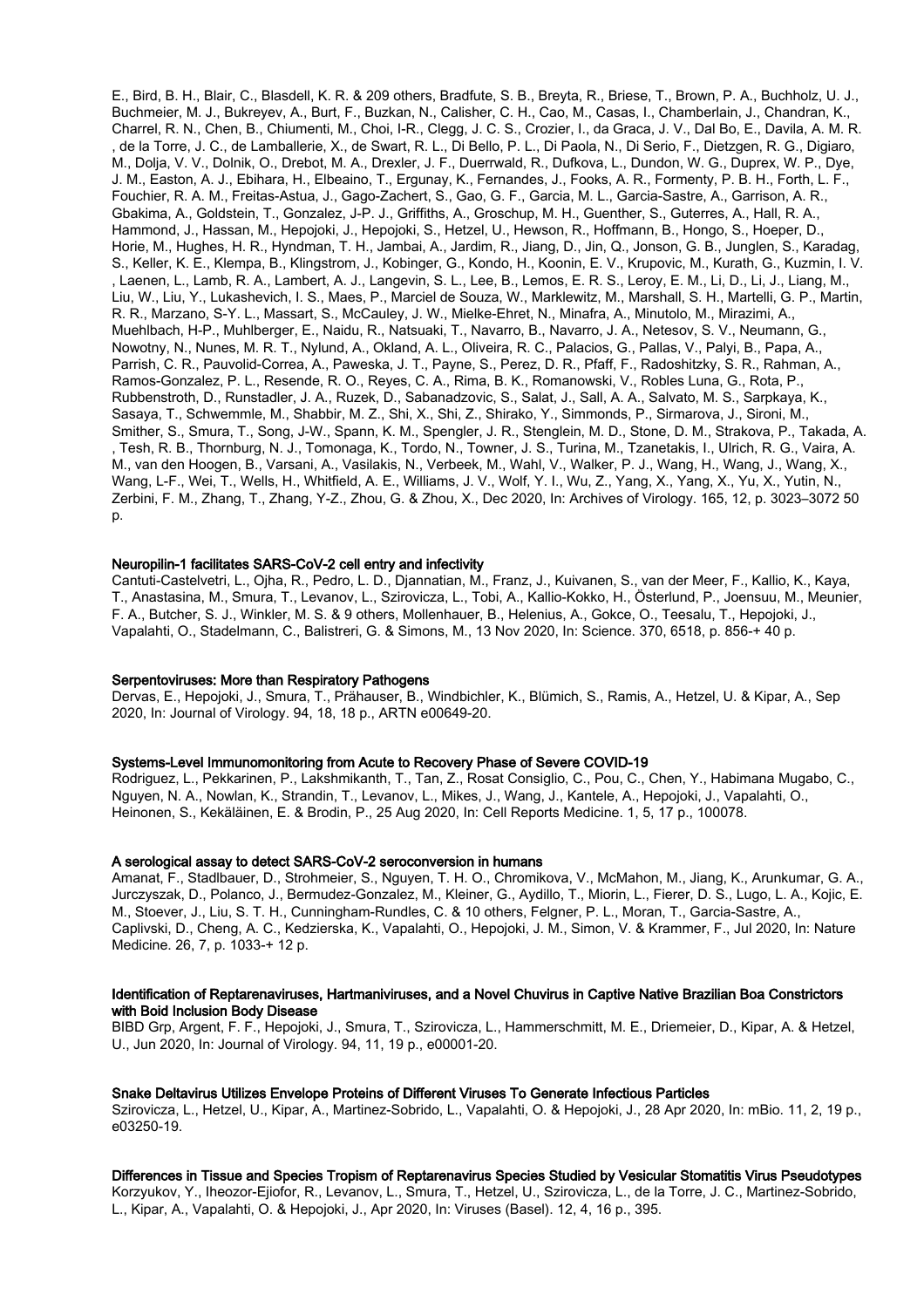## Orthohantavirus Isolated in Reservoir Host Cells Displays Minimal Genetic Changes and Retains Wild-Type Infection **Properties**

Strandin, T., Smura, T., Ahola, P., Aaltonen, K., Sironen, T., Hepojoki, J., Eckerle, I., Ulrich, R. G., Vapalahti, O., Kipar, A. & Forbes, K. M., Apr 2020, In: Viruses (Basel). 12, 4, 14 p., 457.

## Serological and molecular findings during SARS-CoV-2 infection: the first case study in Finland, January to February 2020

Haveri, A., Smura, T., Kuivanen, S., Österlund, P., Hepojoki, J., Ikonen, N., Pitkäpaasi, M., Blomqvist, S., Rönkkö, E., Kantele, A., Strandin, T., Kallio-Kokko, H., Mannonen, L., Lappalainen, M., Broas, M., Jiang, M., Siira, L., Salminen, M., Puumalainen, T., Sane, J. & 3 others, Melin, M., Vapalahti, O. & Savolainen-Kopra, C., 19 Mar 2020, In: Eurosurveillance. 25, 11, p. 16-21 6 p., 2000266.

#### LFRET, a novel rapid assay for anti-tissue transglutaminase antibody detection

Rusanen, J., Toivonen, A., Hepojoki, J., Hepojoki, S., Arikoski, P., Heikkinen, M., Vaarala, O., Ilonen, J. & Hedman, K., 29 Nov 2019, In: PLoS One. 14, 11, 12 p., e0225851.

#### Antibody response in snakes with boid inclusion body disease

Windbichler, K., Michalopoulou, E., Palamides, P., Pesch, T., Jelinek, C., Vapalahti, O., Kipar, A., Hetzel, U. & Hepojoki, J. , 9 Sep 2019, In: PLoS One. 14, 9, 28 p., e0221863.

#### Urine and Free Immunoglobulin Light Chains as Analytes for Serodiagnosis of Hantavirus Infection

Hepojoki, S., Kareinen, L., Strandin, T., Vaheri, A., Holthöfer, H., Mustonen, J., Mäkelä, S., Hedman, K., Vapalahti, O. & Hepojoki, J., Sep 2019, In: Viruses (Basel). 11, 9, 14 p., 809.

#### ICTV Virus Taxonomy Profile: Arenaviridae

ICTV Report Consortium, Radoshitzky, S. R., Buchmeier, M. J., Charrel, R. N., Hepojoki, J. & de la Torre, J. C., Aug 2019 , In: Journal of General Virology. 100, 8, p. 1200-1201 2 p.

#### Immunoassay for serodiagnosis of Zika virus infection based on time-resolved Förster resonance energy transfer

Kareinen, L., Hepojoki, S., Huhtamo, E., Korhonen, E. M., Schmidt-Chanasit, J., Hedman, K., Hepojoki, J. & Vapalahti, O. , 23 Jul 2019, In: PLoS One. 14, 7, p. e0219474 13 p., 0219474.

# Detection of novel tick-borne pathogen, Alongshan virus, in Ixodes ricinus ticks, south-eastern Finland, 2019

Kuivanen, S., Levanov, L., Kareinen, L., Sironen, T., Jääskeläinen, A. J., Plyusnin, I., Zakham, F., Emmerich, P., Schmidt-Chanasit, J., Hepojoki, J., Smura, T. & Vapalahti, O., 4 Jul 2019, In: Eurosurveillance. 24, 27, p. 9-16 8 p., 1900394.

#### Taxonomy of the order Bunyavirales: update 2019

Abudurexiti, A., Adkins, S., Alioto, D., Alkhovsky, S. V., Avsic-Zupanc, T., Ballinger, M. J., Bente, D. A., Beer, M., Bergeron, E., Blair, C. D., Briese, T., Buchmeier, M. J., Burt, F. J., Calisher, C. H., Chang, C., Charrel, R. N., Choi, I. R., Clegg, J. C. S., de la Torre, J. C., de Lamballerie, X. & 83 others, Deng, F., Di Serio, F., Digiaro, M., Drebot, M. A., Duan, X., Ebihara, H., Elbeaino, T., Ergunay, K., Fulhorst, C. F., Garrison, A. R., Gao, G. F., Gonzalez, J-P. J., Groschup, M. H., Guenther, S., Haenni, A-L., Hall, R. A., Hepojoki, J., Hewson, R., Hu, Z., Hughes, H. R., Jonson, M. G., Junglen, S., Klempa, B., Klingstrom, J., Kou, C., Laenen, L., Lambert, A. J., Langevin, S. A., Liu, D., Lukashevich, I. S., Luo, T., Lu, C., Maes, P., de Souza, W. M., Marklewitz, M., Martelli, G. P., Matsuno, K., Mielke-Ehret, N., Minutolo, M., Mirazimi, A., Moming, A., Muehlbach, H-P., Naidu, R., Navarro, B., Teixeira Nunes, M. R., Palacios, G., Papa, A., Pauvolid-Correa, A., Paweska, J. T., Qiao, J., Radoshitzky, S. R., Resende, R. O., Romanowski, V., Sall, A. A., Salvato, M. S., Sasaya, T., Shen, S., Shi, X., Shirako, Y., Simmonds, P., Sironi, M., Song, J-W., Spengler, J. R., Stenglein, M. D., Su, Z., Sun, S., Tang, S., Turina, M., Wang, B., Wang, C., Wang, H., Wang, J., Wei, T., Whitfield, A. E., Zerbini, F. M., Zhang, J., Zhang, L., Zhang, Y., Zhang, Y-Z., Zhang, Y., Zhou, X., Zhu, L. & Kuhn, J. H., Jul 2019, In: Archives of Virology. 164, 7, p. 1949- 1965 17 p.

#### Identification of a Novel Deltavirus in Boa Constrictors

Hetzel, U., Szirovicza, L., Smura, T., Prahauser, B., Vapalahti, O., Kipar, A. & Hepojoki, J., 2019, In: mBio. 10, 2, 8 p., ARTN e00014-19.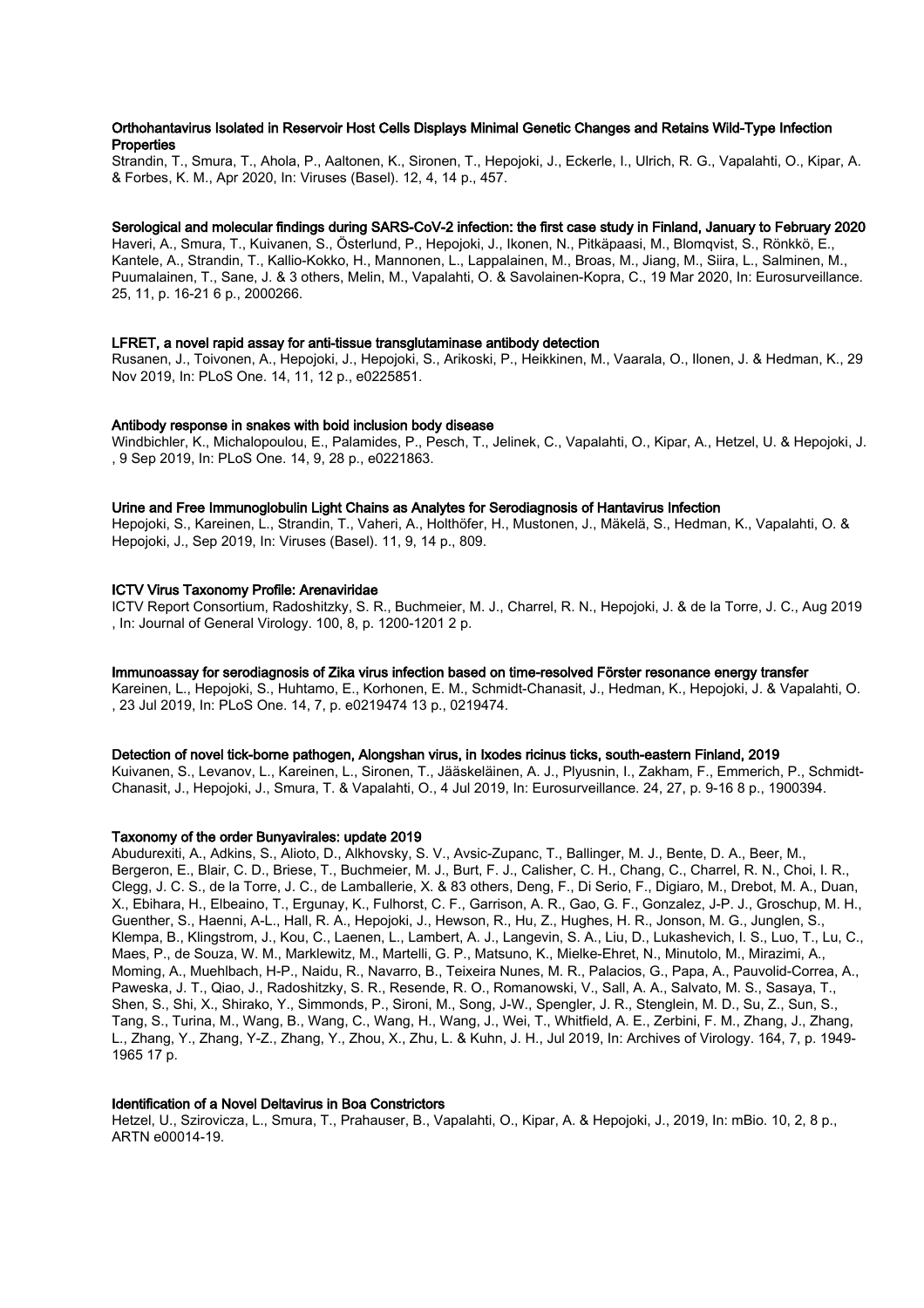## Characterization of Haartman Institute snake virus-1 (HISV-1) and HISV-like viruses-The representatives of genus Hartmanivirus, family Arenaviridae

Hepojoki, J., Hepojoki, S., Smura, T., Szirovicza, L., Dervas, E., Prahauser, B., Nufer, L., Schraner, E. M., Vapalahti, O., Kipar, A. & Hetzel, U., Nov 2018, In: PLoS Pathogens. 14, 11, 29 p., 1007415.

#### Galectin-3-binding protein: A multitask glycoprotein with innate immunity functions in viral and bacterial infections

Loimaranta, V., Hepojoki, J., Laaksoaho, O. & Pulliainen, A. T., Oct 2018, In: Journal of Leukocyte Biology. 104, 4, p. 777- 786 10 p.

#### Taxonomy of the family Arenaviridae and the order Bunyavirales: update 2018

Maes, P., Alkhovsky, S. V., Bao, Y., Beer, M., Birkhead, M., Briese, T., Buchmeier, M. J., Calisher, C. H., Charrel, R. N., Choi, I. R., Clegg, C. S., de la Torre, J. C., Delwart, E., DeRisi, J. L., Di Bello, P. L., Di Serio, F., Digiaro, M., Dolja, V. V., Drosten, C., Druciarek, T. Z. & 79 others, Du, J., Ebihara, H., Elbeaino, T., Gergerich, R. C., Gillis, A. N., Gonzalez, J-P. J. , Haenni, A-L., Hepojoki, J., Hetzel, U., Thien Ho, Ni Hong, Jain, R. K., van Vuren, P. J., Jin, Q., Jonson, M. G., Junglen, S., Keller, K. E., Kemp, A., Kipar, A., Kondov, N. O., Koonin, E. V., Kormelink, R., Korzyukov, Y., Krupovic, M., Lambert, A. J., Laney, A. G., LeBreton, M., Lukashevich, I. S., Marklewitz, M., Markotter, W., Martelli, G. P., Martin, R. R., Mielke-Ehret, N., Muehlbach, H-P., Navarro, B., Ng, T. F. F., Teixeira Nunes, M. R., Palacios, G., Paweska, J. T., Peters, C. J., Plyusnin, A., Radoshitzky, S. R., Romanowski, V., Salmenperä, P., Salvato, M. S., Sanfacon, H., Sasaya, T., Schmaljohn, C., Schneider, B. S., Shirako, Y., Siddell, S., Sironen, T. A., Stenglein, M. D., Storm, N., Sudini, H., Tesh, R. B., Tzanetakis, I. E., Uppala, M., Vapalahti, O., Vasilakis, N., Walker, P. J., Wang, G., Wang, L., Wang, Y., Wei, T., Wiley, M. R., Wolf, Y. I., Wolfe, N. D., Wu, Z., Xu, W., Yang, L., Yang, Z., Yeh, S-D., Zhang, Y-Z., Zheng, Y., Zhou, X., Zhu, C., Zirkel, F. & Kuhn, J. H., Aug 2018, In: Archives of Virology. 163, 8, p. 2295-2310 16 p.

#### Nidovirus-Associated Proliferative Pneumonia in the Green Tree Python (Morelia viridis)

Dervas, E., Hepojoki, J., Laimbacher, A., Romero-Palomo, F., Jelinek, C., Keller, S., Smura, T., Hepojoki, S., Kipar, A. & Hetzel, U., Nov 2017, In: Journal of Virology. 91, 21, 21 p., UNSP e00718-17.

#### Structural Transitions of the Conserved and Metastable Hantaviral Glycoprotein Envelope

Rissanen, I., Stass, R., Zeltina, A., Li, S., Hepojoki, J., Harlos, K., Gilbert, R. J. C., Huiskonen, J. T. & Bowden, T. A., Nov 2017, In: Journal of Virology. 91, 21, 11 p., UNSP e00378-17.

#### Co-infecting Reptarenaviruses Can Be Vertically Transmitted in Boa Constrictor

Keller, S., Hetzel, U., Sironen, T., Korzyukov, Y., Vapalahti, O., Kipar, A. & Hepojoki, J., Jan 2017, In: PLoS Pathogens. 13 , 1, 21 p., 1006179.

## Large-Scale Screening of Preferred Interactions of Human Src Homology-3 (SH3) Domains Using Native Target Proteins as Affinity Ligands

Kazlauskas, A., Schmotz, C., Kesti, T., Hepojoki, J., Kleino, I., Kaneko, T., Li, S. S. C. & Saksela, K., Oct 2016, In: Molecular & Cellular Proteomics. 15, 10, p. 3270-3281 12 p.

## Mapping of human B-cell epitopes of Sindbis virus

Adouchief, S., Smura, T., Vapalahti, O. & Hepojoki, J., Sep 2016, In: Journal of General Virology. 97, 9, p. 2243-2254 12 p.

#### Generation of Anti-Boa Immunoglobulin Antibodies for Serodiagnostic Applications, and Their Use to Detect Anti-Reptarenavirus Antibodies in Boa Constrictor

Korzyukov, Y., Hetzel, U., Kipar, A., Vapalahti, O. & Hepojoki, J., 29 Jun 2016, In: PLoS One. 11, 6, 15 p., 0158417.

## Interferons Induce STAT1-Dependent Expression of Tissue Plasminogen Activator, a Pathogenicity Factor in Puumala Hantavirus Disease

Strandin, T., Hepojoki, J., Laine, O., Makela, S., Klingstrom, J., Lundkvist, A., Julkunen, I., Mustonen, J. & Vaheri, A., 15 May 2016, In: Journal of Infectious Diseases. 213, 10, p. 1632-1641 10 p.

## A Molecular-Level Account of the Antigenic Hantaviral Surface

Li, S., Rissanen, I., Zeltina, A., Hepojoki, J., Raghwani, J., Harlos, K., Pybus, O. G., Huiskonen, J. T. & Bowden, T. A., 3 May 2016, In: Cell Reports. 15, 5, p. 959-967 9 p.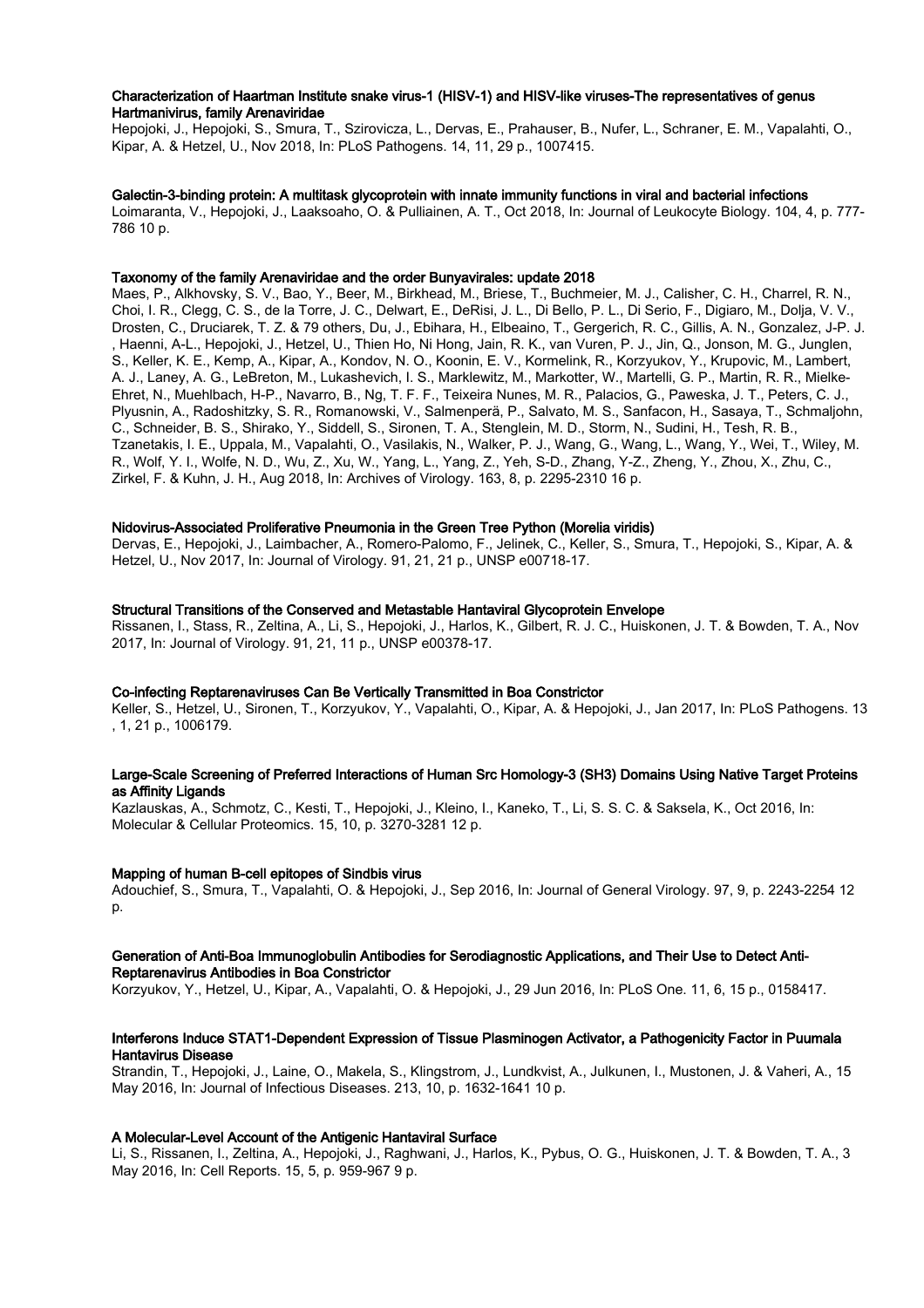## Vaccinia virus-free rescue of fluorescent replication-defective vesicular stomatitis virus and pseudotyping with Puumala virus glycoproteins for use in neutralization tests

Iheozor-Ejiofor, R. P., Levanov, L., Hepojoki, J., Strandin, T., Lundkvist, A., Plyusnin, A. & Vapalahti, O., May 2016, In: Journal of General Virology. 97, p. 1052-1059 8 p.

#### Arenavirus Coinfections Are Common in Snakes with Boid Inclusion Body Disease

Hepojoki, J., Salmenpera, P., Sironen, T., Hetzel, U., Korzyukov, Y., Kipar, A. & Vapalahti, O., Aug 2015, In: Journal of Virology. 89, 16, p. 8657-8660 4 p.

#### Competitive Homogeneous Immunoassay for Rapid Serodiagnosis of Hantavirus Disease

Hepojoki, S., Rusanen, J., Hepojoki, J., Nurmi, V., Vaheri, A., Lundkvist, A., Hedman, K. & Vapalahti, O., Jul 2015, In: Journal of Clinical Microbiology. 53, 7, p. 2292-2297 6 p.

## Serological survey of Seewis virus antibodies in patients suspected for hantavirus infection in Finland; a cross-reaction between Puumala virus antiserum with Seewis virus N protein?

Ling, J., Vaheri, A., Hepojoki, S., Levanov, L., Jaaskelainen, A., Henttonen, H., Vapalahti, O., Sironen, T. & Hepojoki, J., Jul 2015, In: Journal of General Virology. 96, p. 1664-1675 12 p.

#### Preferred SH3 Domain Partners of ADAM Metalloproteases Include Shared and ADAM-Specific SH3 Interactions

Kleino, I., Jarviluoma, A., Hepojoki, J., Huovila, A. P. & Saksela, K., 31 Mar 2015, In: PLoS One. 10, 3, 19 p., 0121301.

## Rapid Homogeneous Immunoassay Based on Time-Resolved Forster Resonance Energy Transfer for Serodiagnosis of Acute Hantavirus Infection

Hepojoki, S., Hepojoki, J., Hedman, K., Vapalahti, O. & Vaheri, A., Feb 2015, In: Journal of Clinical Microbiology. 53, 2, p. 636-640 5 p.

#### Replication of Boid Inclusion Body Disease-Associated Arenaviruses Is Temperature Sensitive in both Boid and Mammalian Cells

Hepojoki, J., Kipar, A., Korzyukov, Y., Bell-Sakyi, L., Vapalahti, O. & Hetzel, U., Jan 2015, In: Journal of Virology. 89, 2, p. 1119-1128 10 p.

#### The fundamental role of endothelial cells in hantavirus pathogenesis

Hepojoki, J., Vaheri, A. & Strandin, T., 22 Dec 2014, In: Frontiers in Microbiology. 5, 7 p., 727.

## Acute hantavirus infection induces galectin-3-binding protein

Hepojoki, J., Strandin, T., Hetzel, U., Sironen, T., Klingstrom, J., Sane, J., Mäkelä, S., Mustonen, J., Meri, S., Lundkvist, Å. , Vapalahti, O., Lankinen, H. & Vaheri, A., Nov 2014, In: Journal of General Virology. 95, 11, p. 2356-2364 9 p.

#### A Protein L -Based Immunodiagnostic Approach Utilizing Time-Resolved Forster Resonance Energy Transfer

Hepojoki, S., Nurmi, V., Vaheri, A., Hedman, K., Vapalahti, O. & Hepojoki, J., 2 Sep 2014, In: PLoS One. 9, 9, 8 p., 106432.

#### Identification of linear human B-cell epitopes of tick-borne encephalitis virus

Kuivanen, S., Hepojoki, J., Vene, S., Vaheri, A. & Vapalahti, O., 19 Jun 2014, In: Virology Journal. 11, 9 p., 115.

## Reply to "Updated Phylogenetic Analysis of Arenaviruses Detected in Boid Snakes"

Hetzel, U., Sironen, T., Laurinmaki, P., Liljeroos, L., Patjas, A., Henttonen, H., Vaheri, A., Artelt, A., Kipar, A., Butcher, S. J., Vapalahti, O. & Hepojoki, J., Jan 2014, In: Journal of Virology. 88, 2, p. 1401-1401 1 p.

## Analysis of Potato virus Y Coat Protein Epitopes Recognized by Three Commercial Monoclonal Antibodies

Tian, Y-P., Hepojoki, J., Ranki, H., Lankinen, H. & Valkonen, J. P. T., 2014, In: PLoS One. 9, 12, 20 p., 0115766.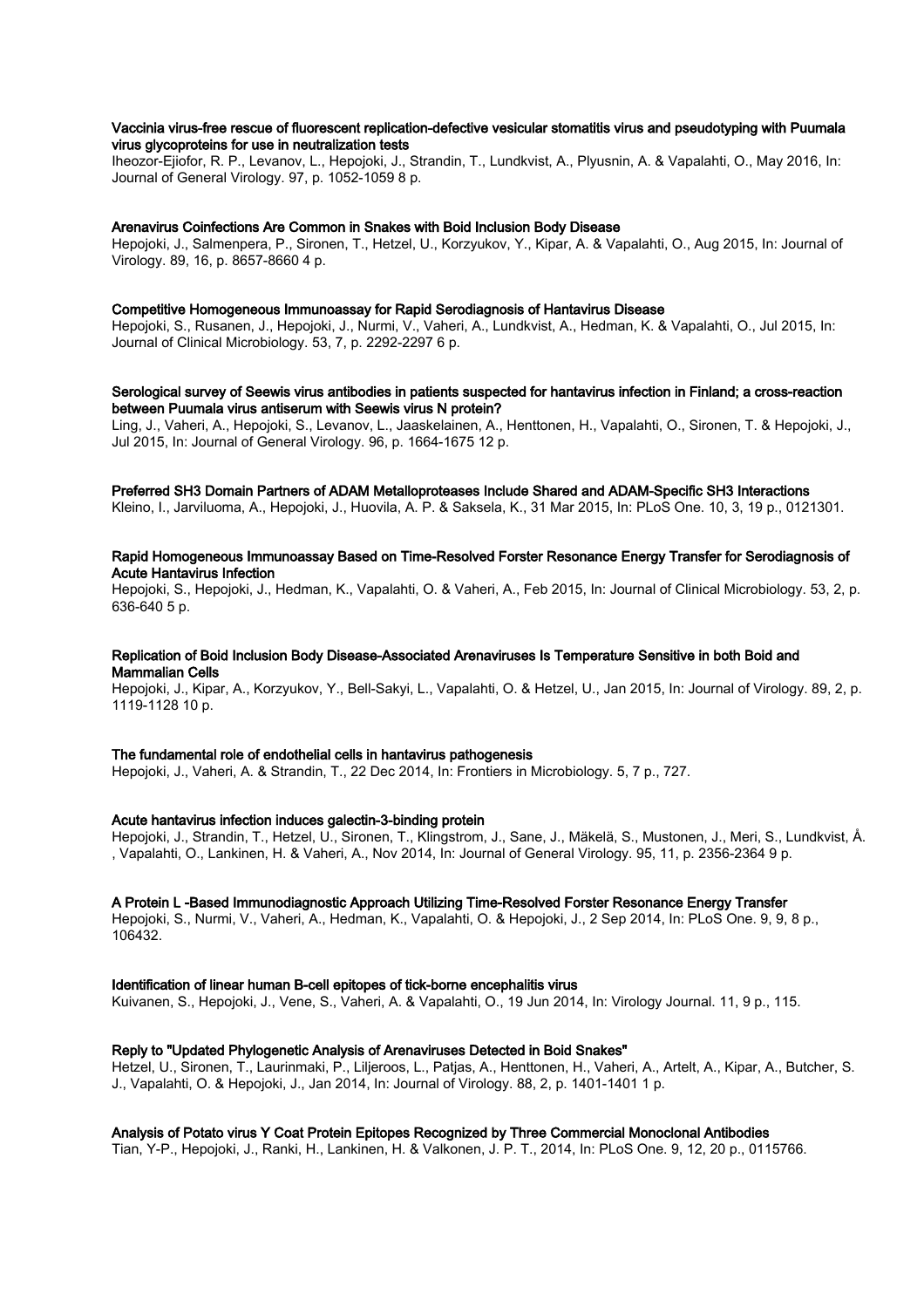#### Isolation, Identification, and Characterization of Novel Arenaviruses, the Etiological Agents of Boid Inclusion Body Disease

Hetzel, U., Sironen, T., Laurinmäki, P., Liljeroos, L., Patjas, A., Henttonen, H., Vaheri, A., Artelt, A., Kipar, A., Butcher, S. J., Vapalahti, O. & Hepojoki, J., Oct 2013, In: Journal of Virology. 87, 20, p. 10918-10935 18 p.

#### Uncovering the mysteries of hantavirus infections

Vaheri, A., Strandin, T., Hepojoki, J., Sironen, T., Henttonen, H., Makela, S. & Mustonen, J., Aug 2013, In: Nature Reviews, Microbiology. 11, 8, p. 539-550 12 p.

#### Time-Resolved FRET -Based Approach for Antibody Detection - A New Serodiagnostic Concept

Saraheimo, S., Hepojoki, J., Nurmi, V., Lahtinen, A., Hemmila, I., Vaheri, A., Vapalahti, O. & Hedman, K., 7 May 2013, In: PLoS One. 8, 5, p. Article Number: e62739 11 p.

#### Cytoplasmic tails of bunyavirus Gn glycoproteins-Could they act as matrix protein surrogates?

Strandin, T., Hepojoki, J. & Vaheri, A., 15 Mar 2013, In: Virology. 437, 2, p. 73-80 8 p.

## Hantavirus structure - molecular interactions behind the scene

Hepojoki, J., Strandin, T., Lankinen, H. & Vaheri, A., 2012, In: Journal of General Virology. 93, p. 1631-1644 14 p.

#### Glycoprotein Interactions in the Assembly of Hantaviruses

Hepojoki, J., 27 Nov 2011, Helsinki: Helsingin yliopisto. 86 p.

## Inactivation of hantaviruses by N-ethylmaleimide preserves virion integrity

Strandin, T., Hepojoki, J., Wang, H., Vaheri, A. & Lankinen, H., 2011, In: Journal of General Virology. 92, 5, p. 1189-1198 10 p.

#### The cytoplasmic tail of hantavirus Gn glycoprotein interacts with RNA

Strandin, T., Hepojoki, J., Wang, H., Vaheri, A. & Lankinen, H., 2011, In: Virology. 418, 1, p. 12-20 9 p.

#### Cytoplasmic tails of hantavirus glycoproteins interact with the nucleocapsid protein

Hepojoki, J., Strandin, T., Wang, H., Vapalahti, O., Vaheri, A. & Lankinen, H., 2010, In: Journal of General Virology. 91, 9, p. 2341-2350 10 p.

#### Electron Cryotomography of Tula Hantavirus Suggests a Unique Assembly Paradigm for Enveloped Viruses

Huiskonen, J. T., Hepojoki, J., Laurinmaki, P., Vaheri, A., Lankinen, H., Butcher, S. J. & Gruenewald, K., 2010, In: Journal of Virology. 84, 10, p. 4889-4897 9 p.

#### Interactions and Oligomerization of Hantavirus Glycoproteins

Hepojoki, J., Strandin, T., Vaheri, A. & Lankinen, H., 2010, In: Journal of Virology. 84, p. 227-242 16 p.

#### Degradation and aggresome formation of the Gn tail of the apathogenic Tula hantavirus

Wang, H., Strandin, T., Hepojoki, J., Lankinen, H. & Vaheri, A., 2009, In: Journal of General Virology. 90, 12, p. 2995-3001 7 p.

#### Hantaviruses and TNF-alpha act synergistically to induce ERK1/2 inactivation in Vero E6 cells

Strandin, T., Hepojoki, J., Wang, H., Vaheri, A. & Lankinen, H., 2008, In: Virology Journal. 5, 110, 9 s

# Improvement of binding of Puumala virus neutralization site resembling peptide with a second-generation phage library

Heiskanen, T., Li, X-D., Hepojoki, J., Gustafsson, E., Lundkvist, Å., Vaheri, A. & Lankinen, H., Jun 2003, In: Protein Engineering. 16, 6, p. 443-450 8 p.

# Activities

8th European Meeting on Viral Zoonoses, St. Raphael, France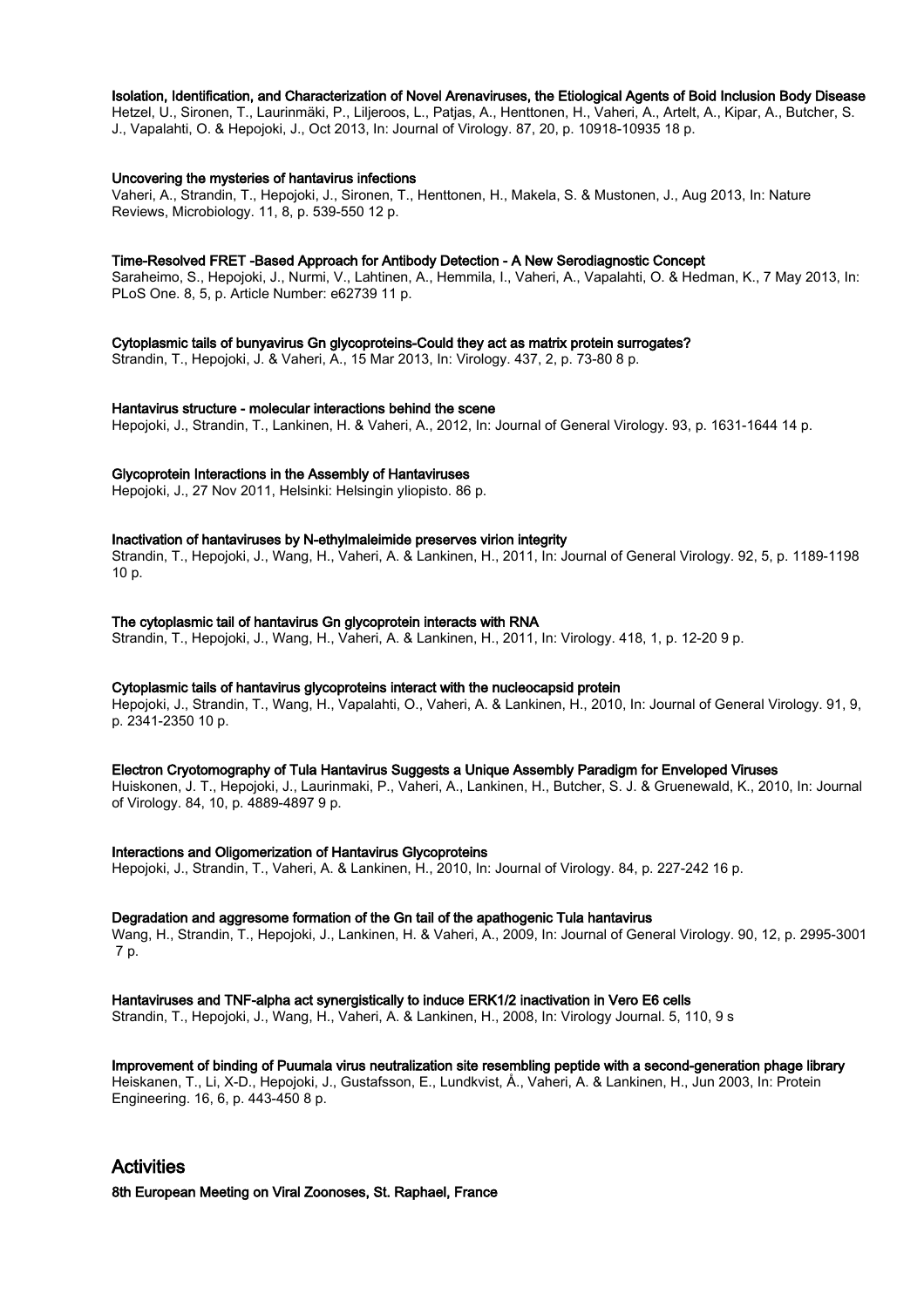Jussi Hepojoki (Speaker) 22 Oct 2017 → 25 Oct 2017

## Annual Finnish Virology Days, 2017, Jyväskylä, Finland

Jussi Hepojoki (Speaker) 14 Mar 2017 → 15 Mar 2017

## Virus-cell interactions 2015, Seili, Finland

Jussi Hepojoki (Speaker) 17 Aug 2015 → 19 Aug 2015

## Vetsuisse Faculty, University of Zürich

Jussi Hepojoki (Visiting researcher) 9 Nov 2014 → 5 Dec 2014

# Virus-cell interactions 2014, Seili, Finland

Jussi Hepojoki (Speaker) 18 Aug 2014 → 20 Aug 2014

## Saskia Keller

Jussi Hepojoki (Host) 23 Jun 2014 → 13 Aug 2014

# 7th European Meeting on Viral Zoonoses, St:Raphael, France

Jussi Hepojoki (Speaker) 24 May 2014 → 27 May 2014

## University of Oxford

Jussi Hepojoki (Visiting researcher) 9 Feb 2014 → 10 Feb 2014

## Annual Finnish Virology Days, 2014, Helsinki, Finland

Jussi Hepojoki (Speaker: Presenter) 2014

IX International conference on HFRS, HPS & hantaviruses, 2013, Beijing, China Jussi Hepojoki (Speaker: Presenter) 2013

6th European Meeting on Viral Zoonoses, 2011, St. Raphaël, France Jussi Hepojoki (Speaker: Presenter) 2011

## Annual Finnish Virology Days, 2011, Jyväskylä, Finland Jussi Hepojoki (Speaker: Presenter)

2011

The 10th Finnish Peptide Symposium, 2011, Tahkovuori, Finland Jussi Hepojoki (Speaker: Presenter) 2011

# Annual Finnish Virology Days, 2010, Turku, Finland

Jussi Hepojoki (Speaker: Presenter) 2010